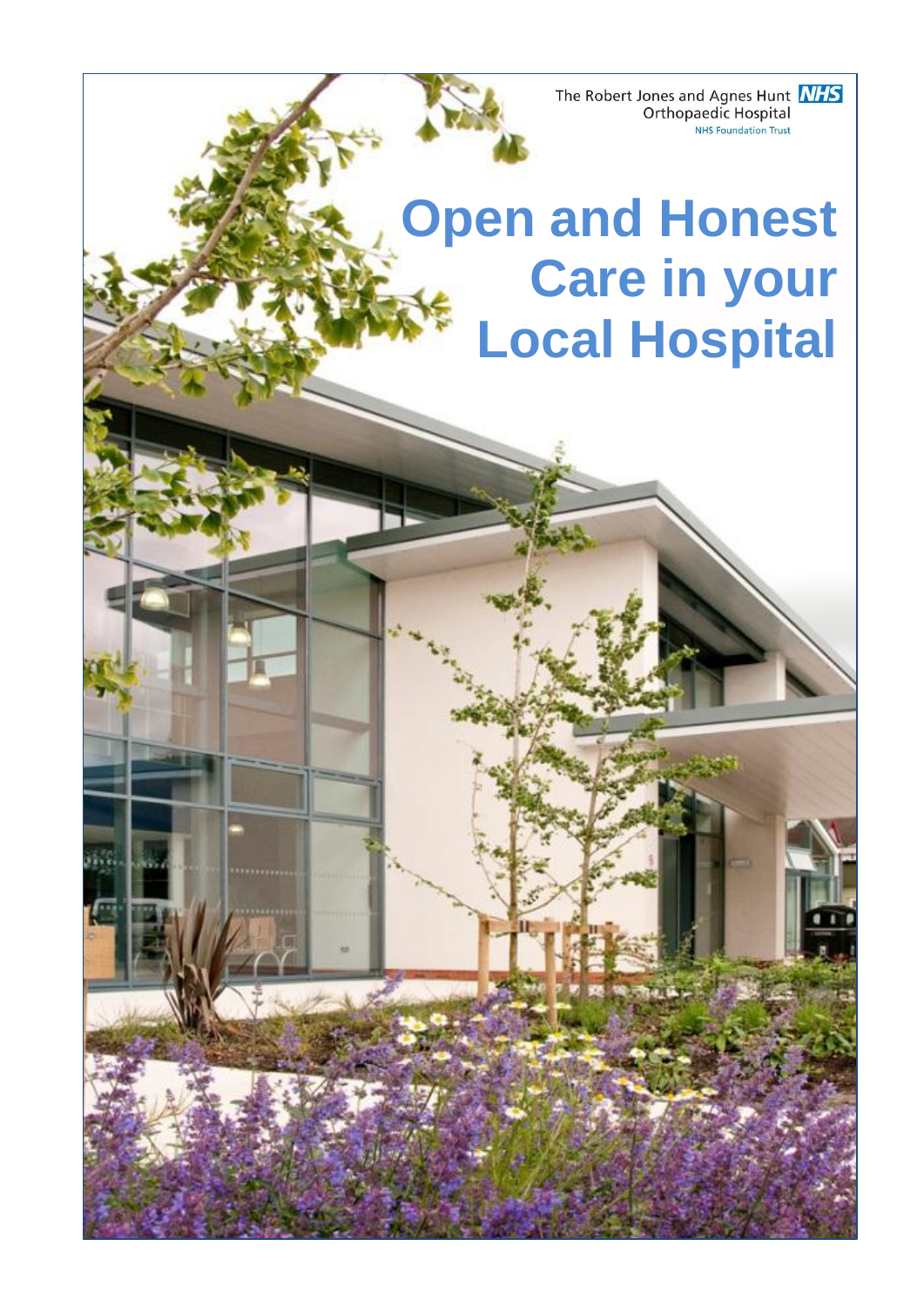#### **Open and Honest Care Report for:**

**The Robert Jones and Agnes Hunt Orthopaedic Hospital, NHS Foundation Trust Figure based on: February 2016** 

*'The Open and Honest Care: Driving Improvement Programme aims to support organisations to become more transparent and consistent in publishing safety, experience and improvement data; with the overall aim of improving care, practice and culture'*

Version number: 1.0 First published: February 2016 Prepared by: Kayleigh Aris, Clinical Governance Administration Assistant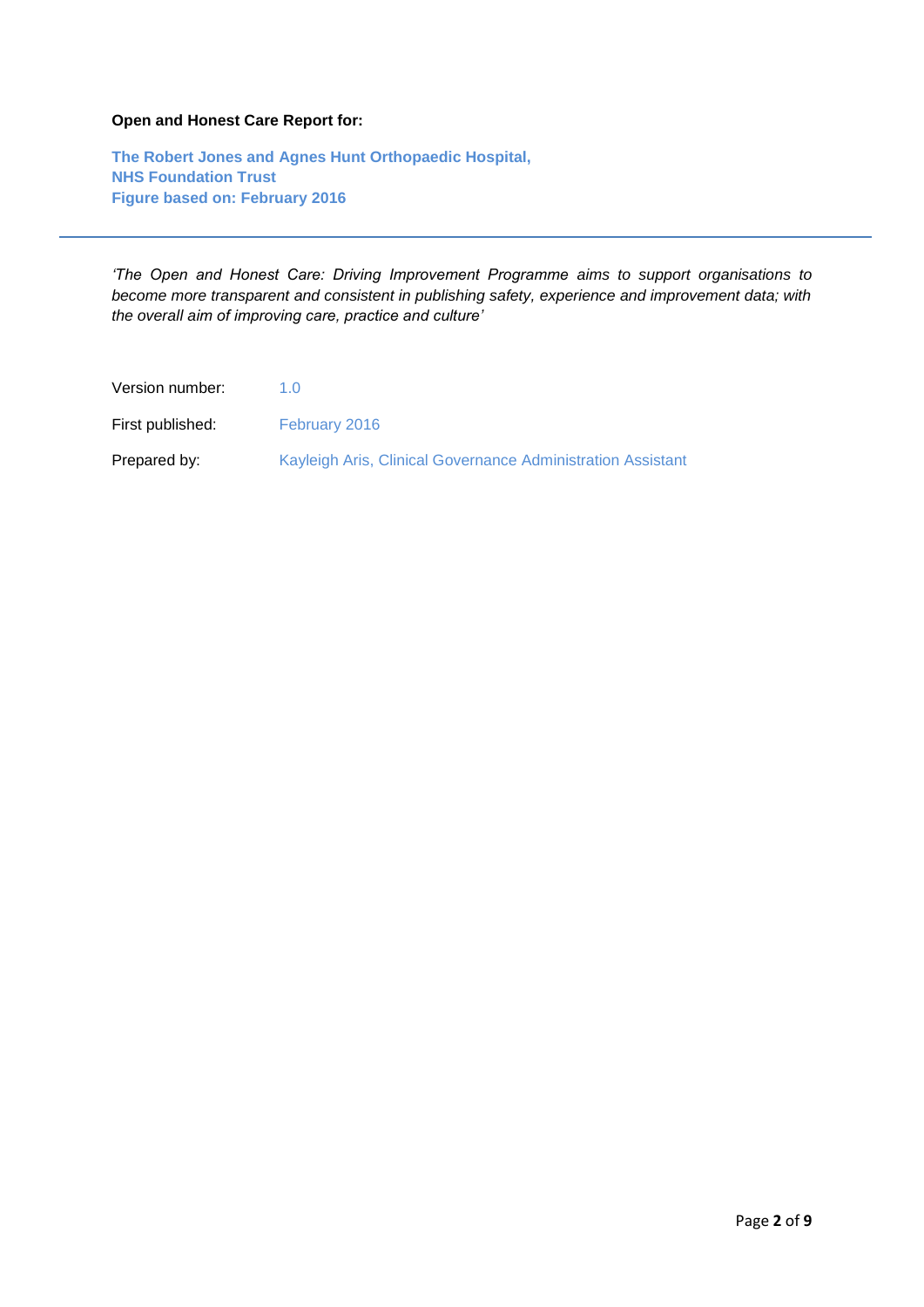# <span id="page-2-0"></span>**Contents**

|              | 1.1<br>1.2                                                                      |  |  |
|--------------|---------------------------------------------------------------------------------|--|--|
|              | 1.3                                                                             |  |  |
|              | 1.4<br>$1.5^{\circ}$                                                            |  |  |
| $\mathbf{2}$ |                                                                                 |  |  |
|              |                                                                                 |  |  |
|              |                                                                                 |  |  |
|              | 2.3                                                                             |  |  |
| 3            |                                                                                 |  |  |
|              | Improvement story: we are listening to our patients and making changes 8<br>3.1 |  |  |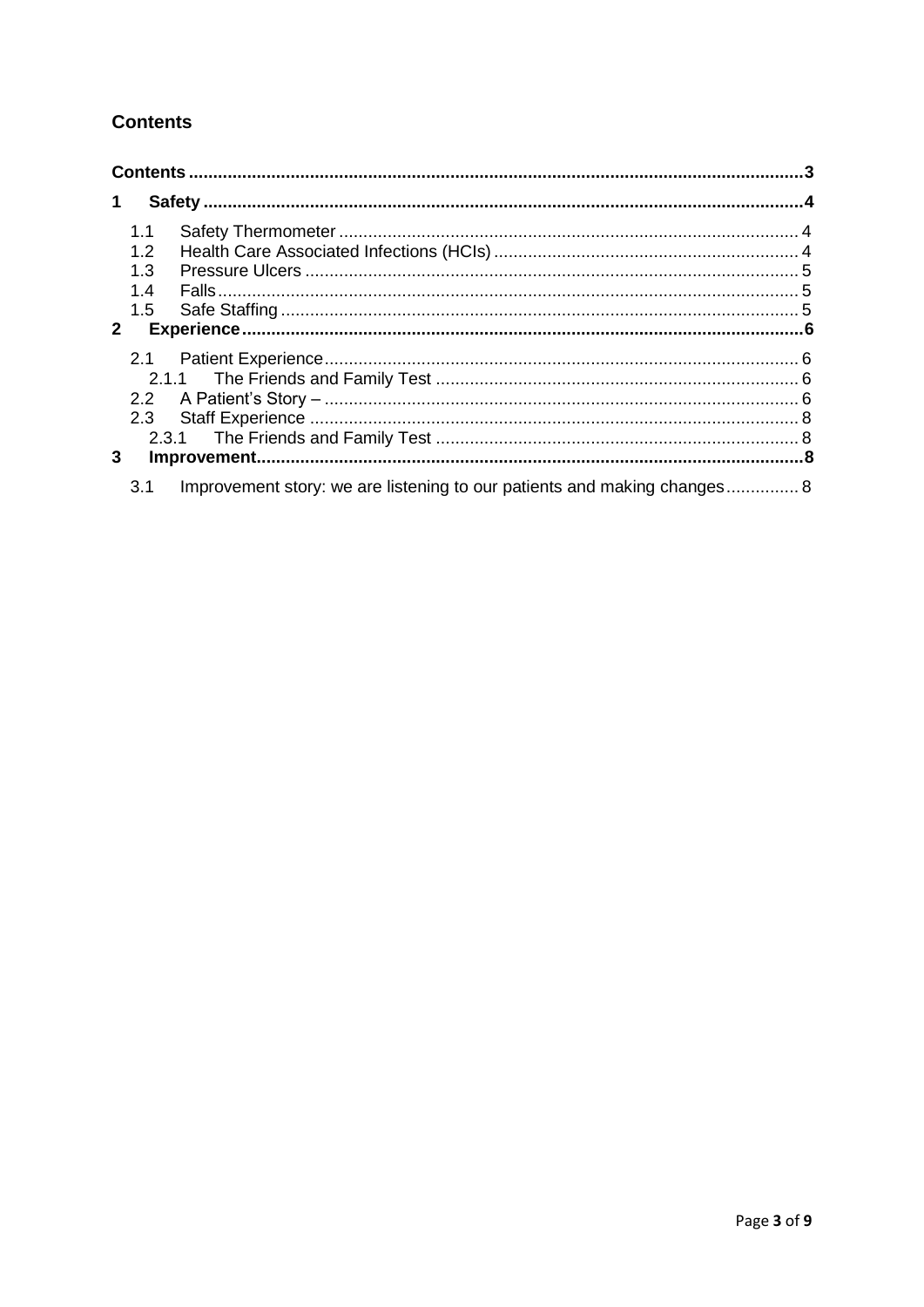#### <span id="page-3-0"></span>**1 Safety**

#### <span id="page-3-1"></span>**1.1 Safety Thermometer**

On one day each month we check to see how many of our patients suffered certain types of harm whilst in our care. We call this the NHS Safety Thermometer. The Safety Thermometer looks at four harms:

- 1. Pressure Ulcers
- 2. Falls
- 3. Blood Clots
- 4. Urine Infections (for those patients who have a urinary catheter in place)

This helps us to understand where we need to make improvements. The score below shows the percentage of patients who did not experience any harm in the reported month.

98.69% of patients did not experience any of the four harms

For more information, including a breakdown by category, please visit: <http://www.safetythermometer.nhs.uk/>

#### <span id="page-3-2"></span>**1.2 Health Care Associated Infections (HCIs)**

HCAIs are infections acquired as a result of healthcare interventions. Clostridium difficile (C.difficile) and methicillin-resistant staphylococcus aureus (MRSA) bacteraemia are nationally monitored as we are trying to reduce the incidence of these infections. C.difficile is a type of bacterial infection that can affect the digestive system, causing diarrhoea, fever and painful abdominal cramps - and sometimes more serious complications. This bacterium does not normally affect healthy people, but because some antibiotics remove the 'good bacteria' in the gut that protect against C.difficile, people on these antibiotics are at greater risk.

The MRSA bacteria are often carried on the skin and inside the nose and throat. It is a particular problem in hospitals because if it gets into a break in the skin it can cause serious infections and blood poisoning. It is also more difficult to treat than other bacterial infections as it is resistant to a number of widely-used antibiotics.

We have a zero tolerance policy to MRSA bacteraemia infections and are working towards reducing C.difficile infections; part of this process is to set improvement targets. If the number of actual cases is greater than the target then we have not improved enough.

The table below shows the number of infections we have had this month, plus the improvement target and results for the year to date.

|                             | C.difficile | <b>MRSA</b> |
|-----------------------------|-------------|-------------|
| This month                  |             |             |
| Annual Target (April 15/16) |             |             |
| Actual to date              |             |             |

For more information please visit:

[www.rjah.nhs.uk/Our-Services/Infection-Prevention-and-Control-at-RJAH.aspx](http://www.rjah.nhs.uk/Our-Services/Infection-Prevention-and-Control-at-RJAH.aspx)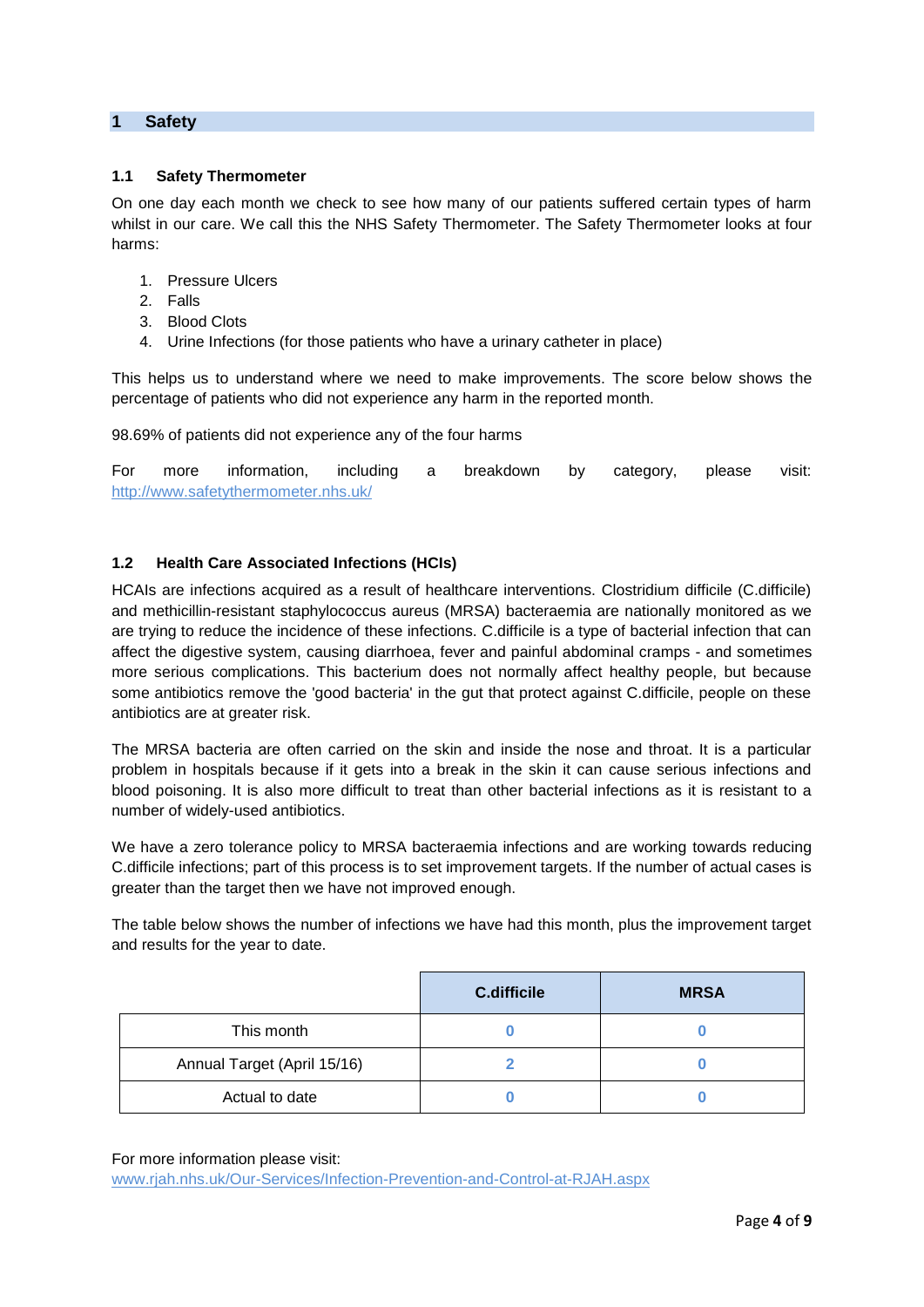#### <span id="page-4-0"></span>**1.3 Pressure Ulcers**

Pressure ulcers are localised injuries to the skin and/or underlying tissue as a result of pressure. They are sometimes known as bedsores. They can be classified into four grades, with one being the least severe and four being the most severe. The pressure ulcers reported include all validated avoidable/unavoidable pressure ulcers that were obtained at any time during a hospital admission that were not present on initial assessment.

This month **0** grade 1 and 2 grade 2 pressure ulcers were acquired during hospital stays

| <b>Severity</b> | <b>Number of pressure ulcers</b> |
|-----------------|----------------------------------|
| Grade 1         |                                  |
| Grade 2         |                                  |
| Grade 3         |                                  |
| Grade 4         |                                  |

#### <span id="page-4-1"></span>**1.4 Falls**

This measure includes all falls in the hospital that resulted in injury, categorised as moderate, severe or death, regardless of cause.

This includes avoidable and unavoidable falls sustained at any time during the hospital admission.

This month we reported 0 fall(s) that caused at least 'moderate' harm

| <b>Severity</b> | <b>Number of falls</b> |
|-----------------|------------------------|
| Moderate        |                        |
| Severe          |                        |
| Death           |                        |

#### <span id="page-4-2"></span>**1.5 Safe Staffing**

Guidelines recently produced by the National Institute for Health & Care Excellence (NICE) make recommendations that focus on safe nursing for adult wards in acute hospitals and maternity settings. As part of the guidance we are required to publish monthly reports showing the registered nurses/midwives and unregistered nurses we have working in each area. The information included in the report shows the monthly planned staffing hours in comparison with the monthly actual staffing hours worked on each ward and/or the percentage of shifts meeting the safe staffing guidelines.

In order to view our reports please visit: [www.rjah.nhs.uk/About-Us/Publications/Corporate-Documents/Safe-Staffing-Levels.aspx](http://www.rjah.nhs.uk/About-Us/Publications/Corporate-Documents/Safe-Staffing-Levels.aspx)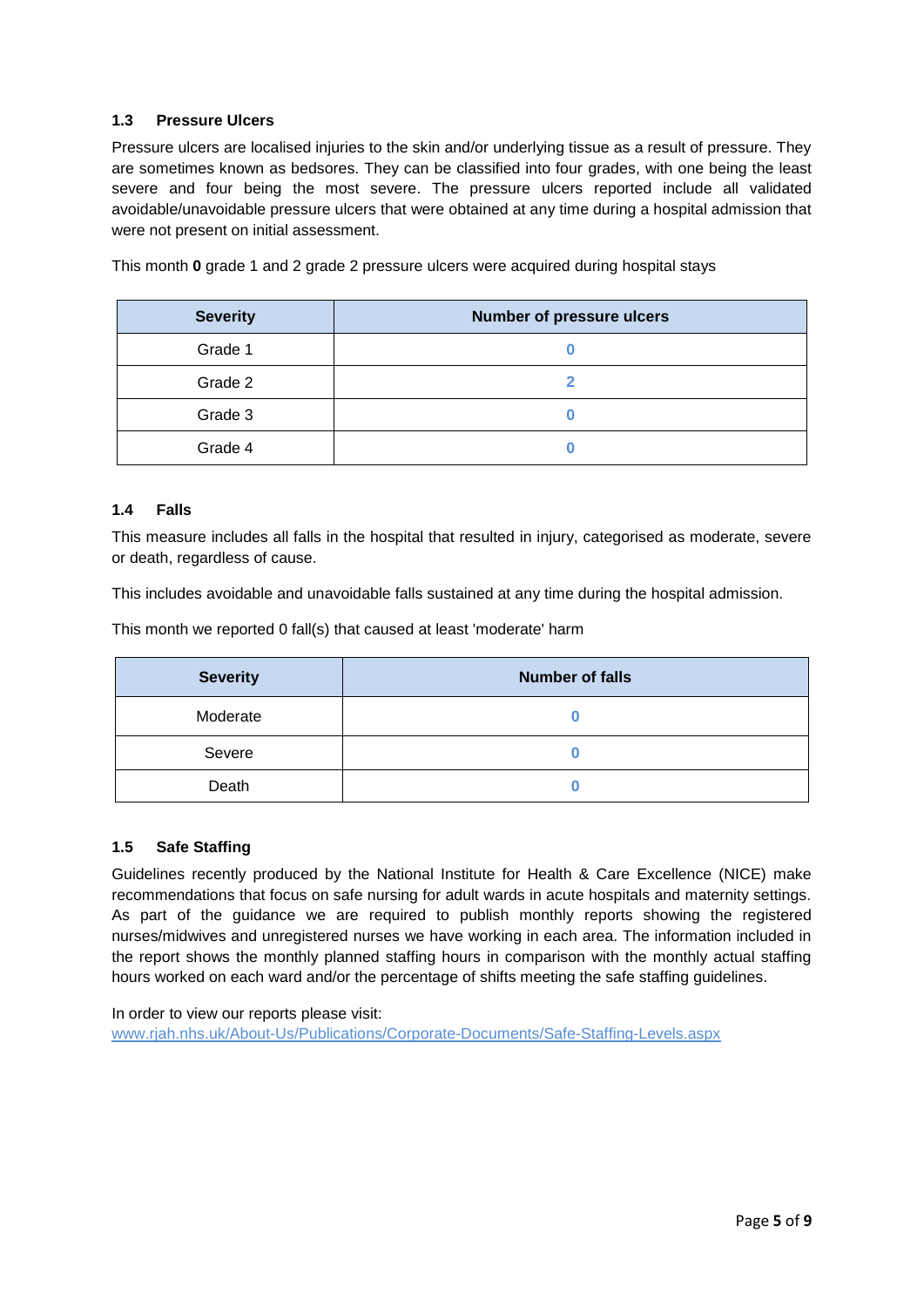#### <span id="page-5-0"></span>**2 Experience**

To measure patient and staff experience we use a variety of methods. The idea is simple: if you like using a certain product or doing business with a particular company you like to share this experience with others.

#### <span id="page-5-1"></span>**2.1 Patient Experience**

#### <span id="page-5-2"></span>**2.1.1 The Friends and Family Test**

The Friends and Family Test (FFT) requires all patients to be asked, at periodic points or following discharge, 'How likely are you to recommend our ward/ service/organisation to friends and family if they needed similar care or treatment?'

This month 98.7% of our inpatients said they would recommend our services. This is based on 522 responses.

\*This result may have changed since publication, for the latest score please visit: [http://www.england.nhs.uk/statistics/statistical-work-areas/friends-and-family-test/friends-and-family](http://www.england.nhs.uk/statistics/statistical-work-areas/friends-and-family-test/friends-and-family-test-data/)[test-data/](http://www.england.nhs.uk/statistics/statistical-work-areas/friends-and-family-test/friends-and-family-test-data/)

We also asked 61 patients the following questions about their care:

|                |                                                                                                                                        | % Patient<br><b>Responses</b> |
|----------------|----------------------------------------------------------------------------------------------------------------------------------------|-------------------------------|
| $\mathbf{1}$ . | Did you always receive the menu choice you requested                                                                                   | 87%                           |
|                | 2. Have you felt well cared for by nursing staff during your stay                                                                      | 98%                           |
| 3.             | During your stay, have you ever been disturbed by a lot of noise at night                                                              | 18%                           |
| 4.             | Have you been kept informed and involved in the decisions about your care<br>as much as you wanted to be, by health care professionals | 84%                           |
| 5.             | Percentage of call bells answered within 5 minutes                                                                                     | 88%                           |
| 6.             | Did a doctor spend enough time with you to answer all your questions after<br>your operation                                           | 96%                           |

#### <span id="page-5-3"></span>**2.2 A Patient's Story –**

#### **Patient Story**

I am fifty years old and live in Kidderminster. I am married with two grown up sons and I work in a Pupil Referral Unit for young people with physical and mental health difficulties.

I have been a patient of RJAH since 1973 when I was first referred to Mr. Roland Hughes with Perthes disease following a bilateral, de-rotational CDH that was missed at birth for three years. I was subsequently under the care of Mr. Gwyn Evans when Mr. Hughes retired, who in my twenties performed a Chiari Osteotomy on the right hip and a Staheli Shelf on the left. At age thirty I finally transferred from Paediatric Outpatients to see Prof Richardson who is my current surgeon. He replaced both hips and has now revised both hips in the last twelve months. I am currently recovering from the revision of the left hip eight weeks ago.

I was asked if I would like to write my story from the perspective of being a patient of RJAH for forty-three years. I have seen many changes over that time. Not only has the building

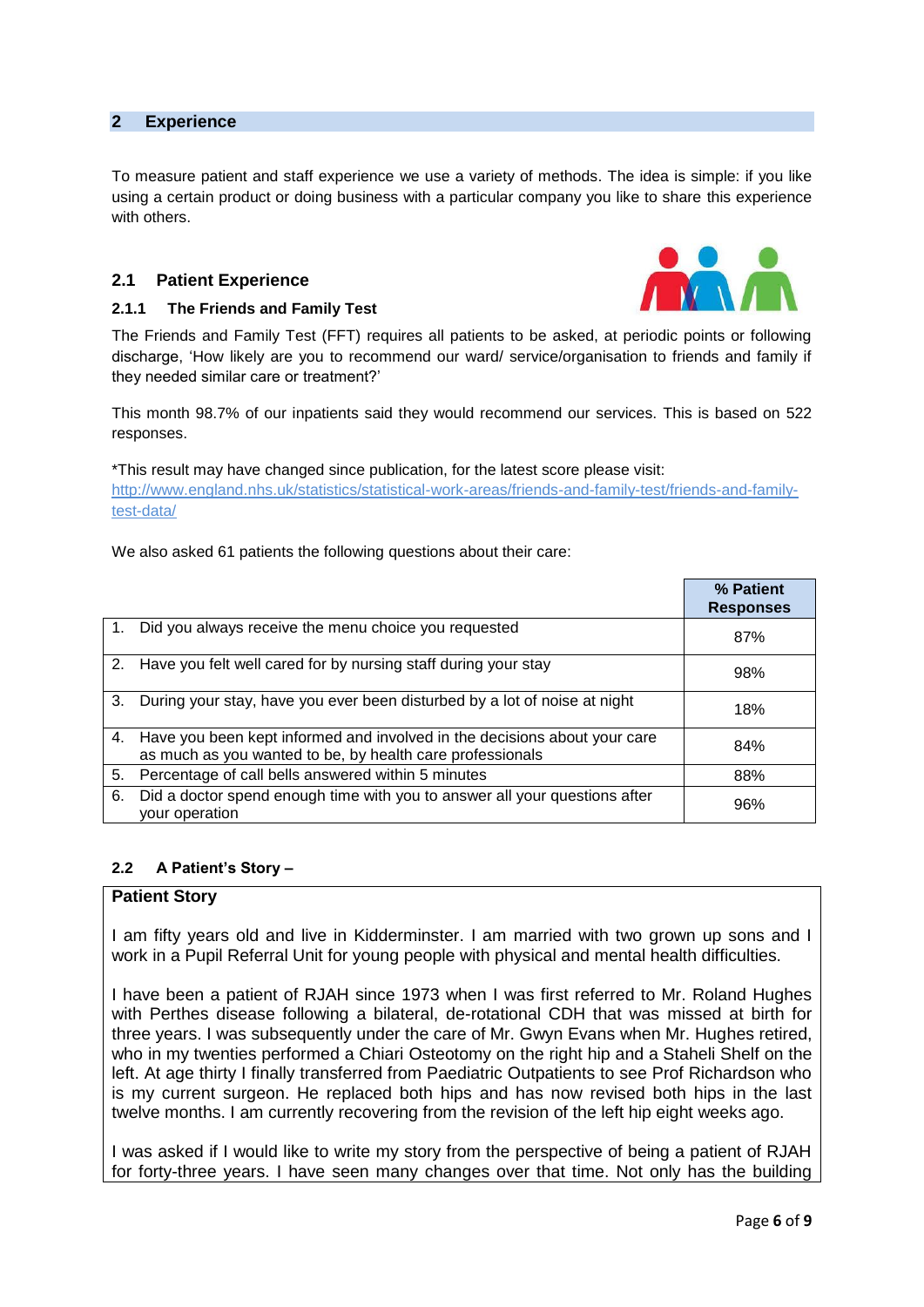gone through major changes (I remember a four hour wait to see Mr Hughes in a very small, prefab cubicle and the draftee 'Special Ward') but also, most notably, inpatient time has been considerably reduced following surgery.

I have very fond memories of Mr. Hughes who nobody ever minded waiting a long time to see. When I was seven years old I remember him asking me what my favourite colours were and when I arrived at the ward, he had arranged dresses in those colours that had been placed on my bed. He was a wonderful man and very caring. Mr. Evans was also an extremely kind person who I am privileged to have known. I remember him coming to say hello when I was in the theatre suite waiting for surgery even though I was not his patient at that time. That meant such a lot. I am also very lucky to be looked after by Prof Richardson. He is a very genuine and approachable man who I have a great deal of respect for. I also think very highly of Physiotherapist Sharon Roberts who I have known for the twenty years she has worked with the Prof.

One point I might make here is that when children become adults they still need reassuring and someone to 'hold their hand' however trivial that might seem. I'm sure that these days children have a very different experience than I had in hospital but being left without parents, feeling frightened and not understanding what was going on has had a long-lasting effect on me and I still have to work hard on those traumatic feelings that surface each time I visit. There must be other adults who like me have had lifelong difficulties. That transition from childhood with lots of support to 'now you're grown up, you can muddle through on your own' is an arduous transition.

I think some improvements could be made to the current system of post-operative support. I did not know about Joint School or the Hip and Knee Support Group. Apparently these have been in existence for a while but I have never known about them. I had heard of PALS but assumed this was just for complaints. This information could be made available in a patient information leaflet or on the RJAH website. It could also be discussed at Pre-op and on discharge. I am not aware of any post-op support other than the ward phone number on the discharge letter that I presumed to be for just medical queries. Prof Richardson also gave me his contact details including his mobile phone number. I would not dream of phoning him unless I was in real trouble. I'm sure he would not thank me for ringing saying I was having a bit of a down day! Having someone to call who had been through a similar experience for moral support and a listening ear would be reassuring. I would be happy for my details to be passed on to patients who might need that support and I'm sure that would be beneficial to many, who like me felt vulnerable and isolated at home. I had a battle even getting an appointment with my GP Practice nurse this time!

Psychological and emotional wellbeing can make the world of difference to the overall outcome for patients and at the very least I think post-op depression and the emotional effects of surgery and recovery should be discussed openly. I work daily with young people who have physical and mental health issues and it is a major part of my job to listen to their feelings and allay their fears. Personally, I have learned the hard way so it means a lot to me to offer that opportunity of support to them.

I owe a great deal to this hospital and I am sure I would not be where I am today if it weren't for the expertise of all those dedicated people who have looked after me over the years. I am truly humbled by that.

The hospital seems to me to be an ever-evolving community. It is a lot more inviting since the new Reception and Outpatients Department was opened. I remember it being a cold and scary place that still had its origins as an army billet. Thankfully it is now bright, airy and welcoming. The wards are also much friendlier in appearance. The new beds are also a major improvement!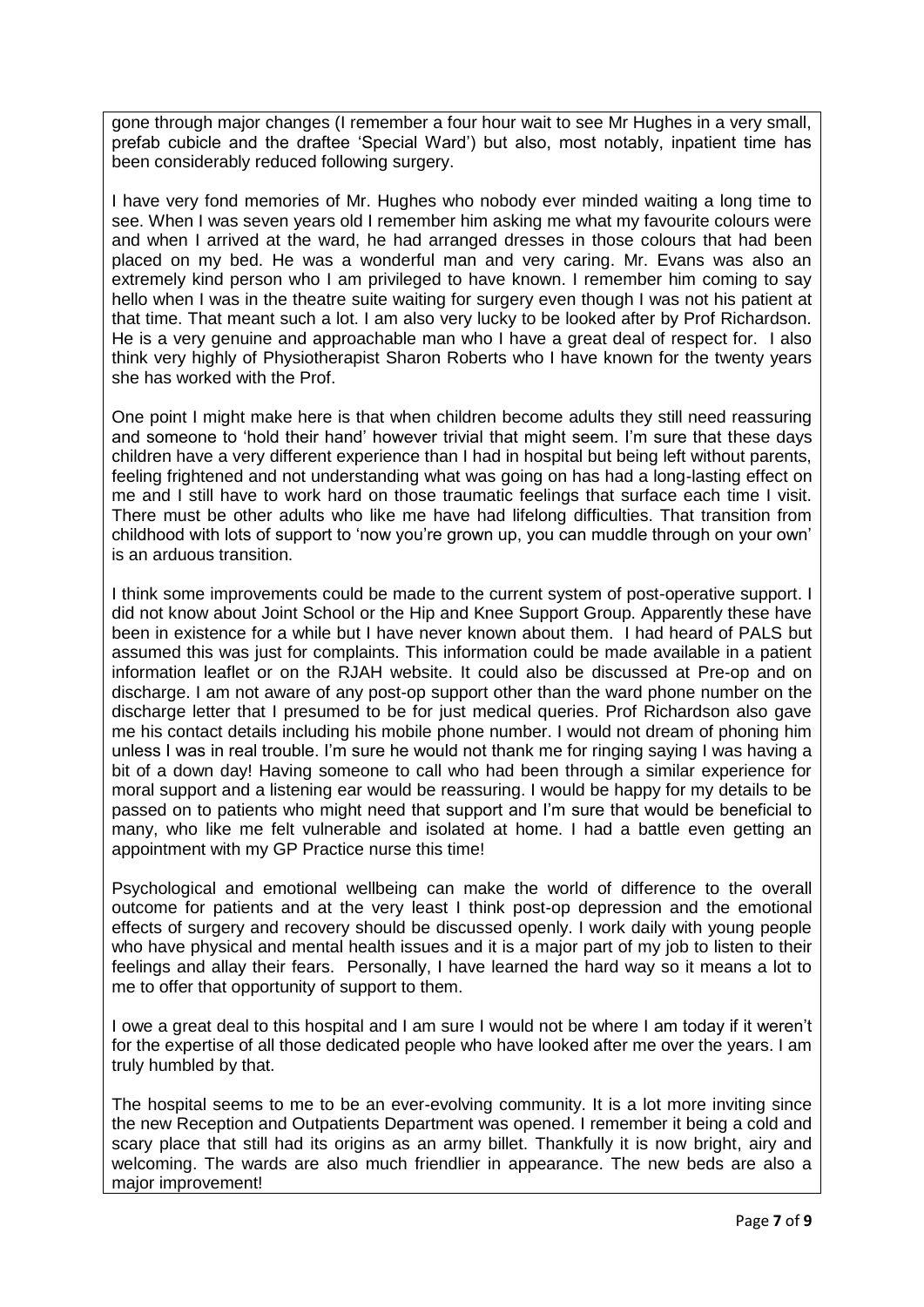A good hospital isn't just reliant on skilled doctors and state of the art facilities though. At the very heart of it are the people who work there. I cannot emphasise enough the impact of kindness and respect. A friendly greeting or a smile is so important. It is essential that patients feel that someone cares whatever their job title. Even 'Veterans' like myself find great comfort in being treated like a person and not a hospital number and that my dignity is preserved. I'm sure that nobody wants to feel as if they are part of system to get people in and out in the shortest time. I would urge staff to be aware that although the hospital is a normal environment for them, patients still feel vulnerable and scared at times and need that extra bit of TLC.

I know that in an age where finances are tight and expectations are high both from patients and the Government, it is difficult to get a balance and offer a holistic approach but I hope these needs can be met or at least discussed freely to improve services. Robert Jones and Agnes Hunt left a legacy that we should uphold for future generations and I'm sure that its continued success is assured if we work together to build on their firm foundations. RJAH is a very special place and I look forward to working as a Trust volunteer with that goal in mind.

# <span id="page-7-0"></span>**2.3 Staff Experience**

# <span id="page-7-1"></span>**2.3.1 The Friends and Family Test**

The Friends and Family Test (FFT) requires staff to be asked, at periodic points: How likely are you to recommend our organisation to friends and family if they needed care or treatment?' and 'How likely are you to recommend our organisation to friends and family as a place to work?'

For July – September 2015, 97% of staff said that they would recommend our organisation to friends and family if they needed treatment. This is based on 280 responses.

\*This result may have changed since publication, for the latest score please visit: [http://www.england.nhs.uk/statistics/statistical-work-areas/friends-and-family-test/friends-and-family](http://www.england.nhs.uk/statistics/statistical-work-areas/friends-and-family-test/friends-and-family-test-data/)[test-data/](http://www.england.nhs.uk/statistics/statistical-work-areas/friends-and-family-test/friends-and-family-test-data/)

We also asked 280 staff the following questions

|                                                        | $\frac{0}{2}$<br><b>Recommended</b> |
|--------------------------------------------------------|-------------------------------------|
| Would you recommend this ward/unit as a place to work? | 66%                                 |

# <span id="page-7-2"></span>**3 Improvement**

# <span id="page-7-3"></span>**3.1 Improvement story: we are listening to our patients and making changes to improve their experience.**

# **Making positive changes**

An unfortunate MRSA incident on Sheldon Ward has had a positive outcome – with a new process introduced that has improved patient safety.

The incident, which occurred late in 2015, saw a patient transferred in from the Royal Shrewsbury